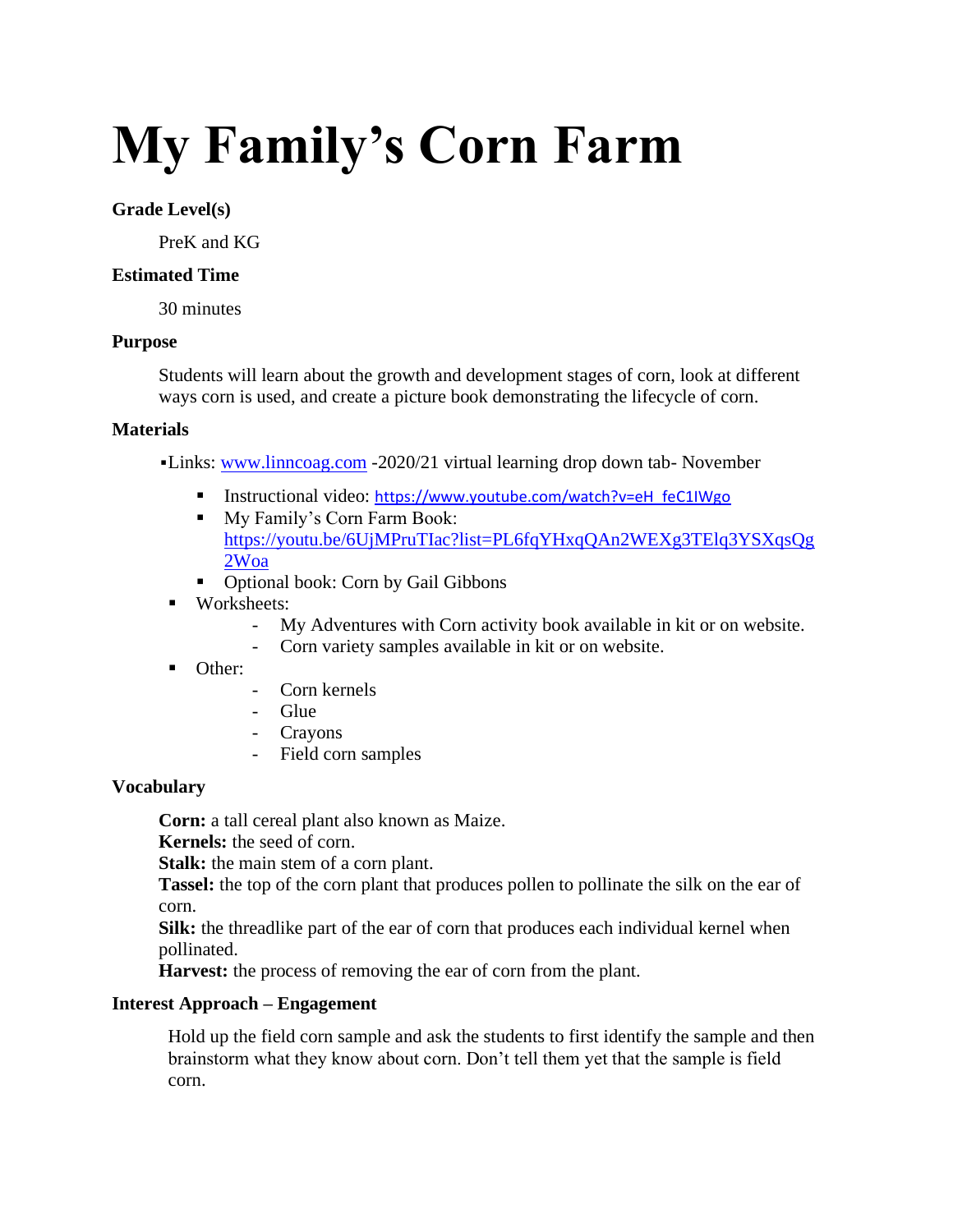### **Background - Agricultural Connections**

Corn is a monocot plant that has many purposes. Much of it becomes livestock feed and ethanol fuel or is exported as a value-added product. Corn is used in over 4000 edible and nonedible products. Corn is used to make shampoo, gum, marshmallows, plastic, toothbrushes, and much more. Iowa is the number one producer of corn in the nation. In 2015 Iowa produced 2.5 billion bushels of corn. The corn being produced primarily in Iowa is called Dent or field corn. 99% of the corn grown in Iowa is field corn and less than 1% is sweet corn. The corn lifecycle is a process that begins in early spring and continues into summer and fall. Farmers begin harvest once the plant has reached maturity.

### **Procedures**

- 1. Read or listen to the story "My Family's Corn Farm" or "Corn" -Ask the students to pay close attention to the parts of the corn plant. -What happened in each season?
- 2. Show corn varieties to students.

*Sweet corn:* consumed fresh off the cob, in a can or frozen *Field corn:* fed to animals, made into fuel and used in over 4000 products *Decorative corn:* first corn grown and was served at the very first Thanksgiving. Today is used primarily for decoration. *Popcorn:* consumed popped.

- 3. Watch the introduction video (only for those who have opt out of the zoom option) -**Dress up like a corn plant** demonstration will be in the intro video or in a zoom presentation to help students understand the lifecycle of a corn plant.
- 4. Distribute "My Adventures with Corn" activity book. -Ask the students to write their name on the front -As a class label the lifecycle in sequence order 1-4. -Ask the students to practice tracing the letter.
- 5. Corn mosaic:

- Instruct the students to color the husk brown (harvest color) and glue field corn kernels to the cob- creating a corn mosaic craft.

- 6. Review:
	- What is the season when we plant corn?
	- -What is the season when we harvest corn?
	- -What do plants need to grow?
	- -Are there different kinds of corn?

### **Organization Affiliation**

Lesson created and adapted by Morgan Hibbs with Linn County Farm Bureau.

Dress up like a corn plant lesson: Iowa Ag Literacy Foundation

### **Agriculture Literacy Outcomes**

Agriculture and the Environment Outcome:

 $\circ$  T1.k-2.b Describe the importance of soil and water in raising crops and livestock.